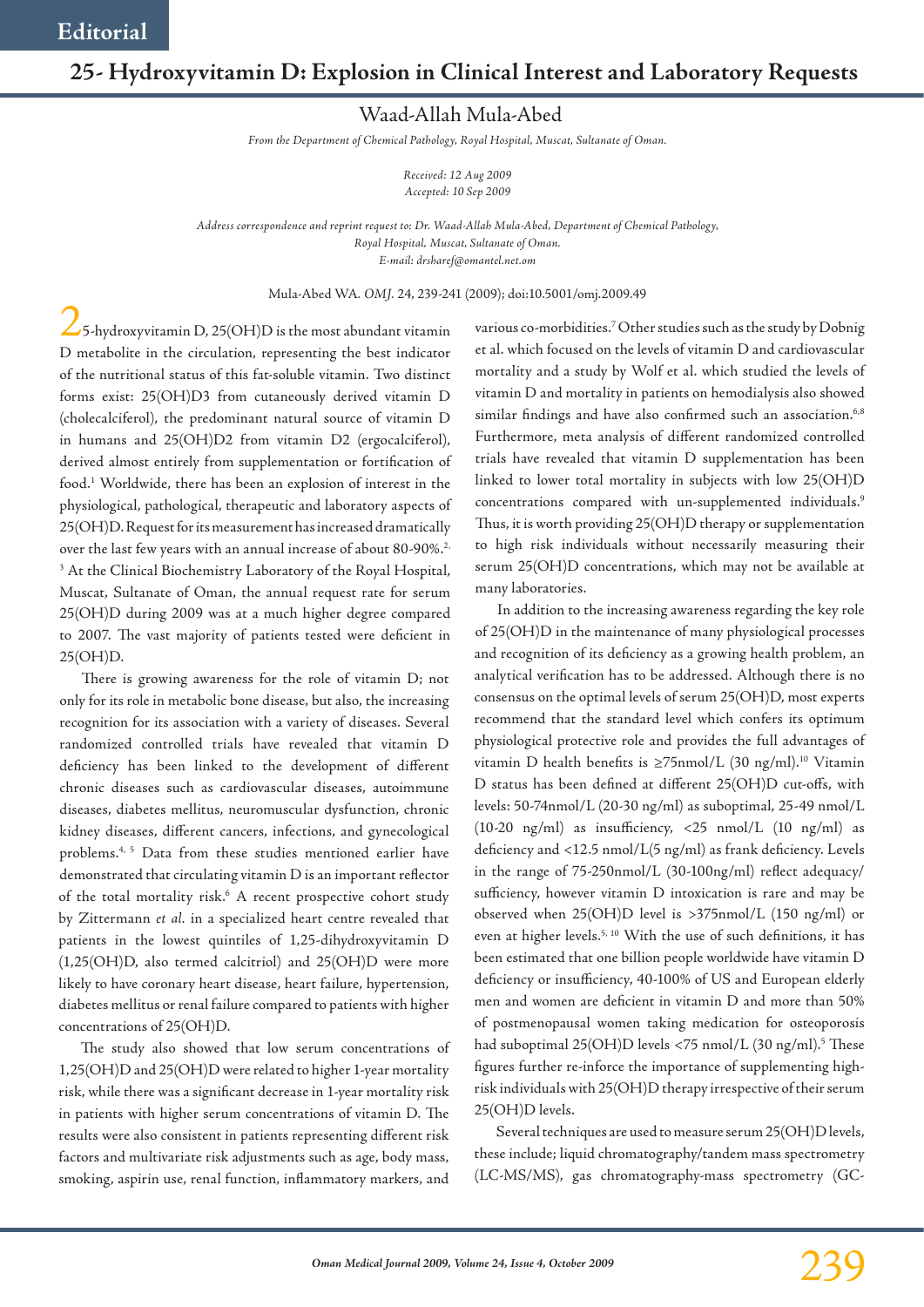MS), high performance liquid chromatography (HPLC), radioimmunoassay (RIA), enzyme-linked immunosobent assay (ELISA) and chemiluminescence immunoassay particularly electrochemiluminescence immunoassay (ECLIA).<sup>11</sup> There are concerns regarding the accuracy, lack of correlation between the different assays, and limitations of certain assays, particularly immunoassays to measure all forms of vitamin D.<sup>11,12,13</sup> Hence, it has been recommended to use common standard material with different vitamin D2/D3 concentrations provided by a commercial manufacturer.14,15 This has been adopted by the UK-based Vitamin D External Quality Assessment Scheme (DEQAS), the largest vitamin D proficiency testing program established in 1989 with currently more than 600 registered participants (www.deqas. org). The scheme is aimed to monitor the performance of 25(OH) D assays and to provide a unique opportunity for the assessment of analytical performance, accuracy and specificity of 25(OH)D methods of the users.16

Although there are concerns relating to the accuracy of all methods besides their poor precision, LC-MS/MS appears to have relatively better accuracy and may be considered as the reference method.13,17 Moreover, the credibility of chromatographic measurement of vitamin D may suffer a further problem related to vitamin D standard preparation in different matrices, however, these methods appear to be the most superior.<sup>15,16</sup> Nevertheless, the equipment is costly and requires a level of training and expertise that may be beyond the scope of many laboratories. Other methods such as RIA, ELISA and ECLIA are less technically demanding, more readily available, and can be automated with high throughput and reproducible results. Automated platforms are available including DiaSorin Liaison Platform (using ELISA) and Roche Modular E170 Analyzer (using ECLIA). These technologies appear to be attractive and have become increasingly available with the majority of epidemiological surveys based on such methods particularly RIA. However, some reports have undermined the non-chromatographic methods for 25(OH)D2. This is particularly critical as vitamin D supplements that contain only vitamin D2 may not be detected and therefore, follow-up of vitamin D deficient patients who are on D2 replacement or prophylactic therapy will be challenging, leading to inappropriate supplementation, inaccurate monitoring or possible misdiagnosis.18,19,20 Despite being reported by many workers, this problem may be underestimated by the manufacturers or physicians alike.<sup>21,22</sup> Vitamin D2 is less physiologically active than vitamin D3, and may be less commonly available in supplementations.<sup>23</sup> Furthermore,, many physicians are unaware of the type of 25-hydroxyvitamin D prescribed to patients and many vitamin D preparations provided in pharmacies do not contain such details. Therefore, measurement of both forms

is important in validating 25(OH)D assays, and it is recommended to use a 25(OH)D assay that measures both 25(OH)D2 and 25(OH)D3, and the sum concentration is reported.<sup>24</sup>

In conclusion, there has been an rapid increase in interest for the role of 25(OH)D in health and disease, with growing awareness for its deficiency in the development of different chronic diseases and its independent association with all-cause mortality. The protective effect of vitamin D supplementation in high-risk individuals makes it worth providing 25(OH) D therapy or supplement to high risk individuals, even without necessarily measuring serum 25(OH)D which can be offered to selected patients. Clinicians must be aware of the formulation of vitamin D they are prescribing when monitoring patients who are at risk. Different analytical methods are now increasingly becoming available in the laboratories for serum 25(OH)D measurement, however, they may not be able to meet the demand for vitamin D test requests. Overall, the disadvantages of the analytical techniques needed for standardization, quality assurance and the lack of specificity in differentiating measurement of vitamin D2 and D3 is an important consideration for both manufacturers and consumers.

## **Acknowledgements**

The author reported no conflict of interest and no funding was received on this work.

## **References**

- 1. Hollis BW. Circulating 25-hydroxyvitamin D levels indicative of vitamin D sufficiency: implications for establishing a new effective dietary intake recommendation for vitamin D. J Nutr 2005 Feb;135(2):317-322.
- 2. Singh RJ. Are clinical laboratories prepared for accurate testing of 25-hydroxy vitamin D? Clin Chem 2008 Jan;54(1):221-223.
- 3. Hollis BW, Horst RL. The assessment of circulating 25(OH)D and 1,25(OH)2D: where we are and where we are going. J Steroid Biochem Mol Biol 2007 Mar;103(3-5):473-476.
- 4. Holick MF. Vitamin D: importance in the prevention of cancers, type 1 diabetes, heart disease, and osteoporosis. Am J Clin Nutr 2004 Mar;79(3):362-371.
- 5. Holick MF. Vitamin D deficiency. N Engl J Med 2007 Jul;357(3):266-281.
- 6. Dobnig H, Pilz S, Scharnagl H, Renner W, Seelhorst U, Wellnitz B, et al. Independent association of low serum 25-hydroxyvitamin d and 1,25-dihydroxyvitamin d levels with all-cause and cardiovascular mortality. Arch Intern Med 2008 Jun;168(12):1340-1349.
- 7. Zittermann A, Schleithoff SS, Frisch S, Götting C, Kuhn J, Koertke H, et al. Circulating calcitriol concentrations and total mortality. Clin Chem 2009 Jun;55(6):1163-1170.
- 8. Wolf M, Shah A, Gutierrez O, Ankers E, Monroy M, Tamez H, et al. Vitamin D levels and early mortality among incident hemodialysis patients. Kidney Int 2007 Oct;72(8):1004-1013.
- 9. Autier P, Gandini S. Vitamin D supplementation and total mortality: a meta-analysis of randomized controlled trials. Arch Intern Med 2007 Sep;167(16):1730-1737.